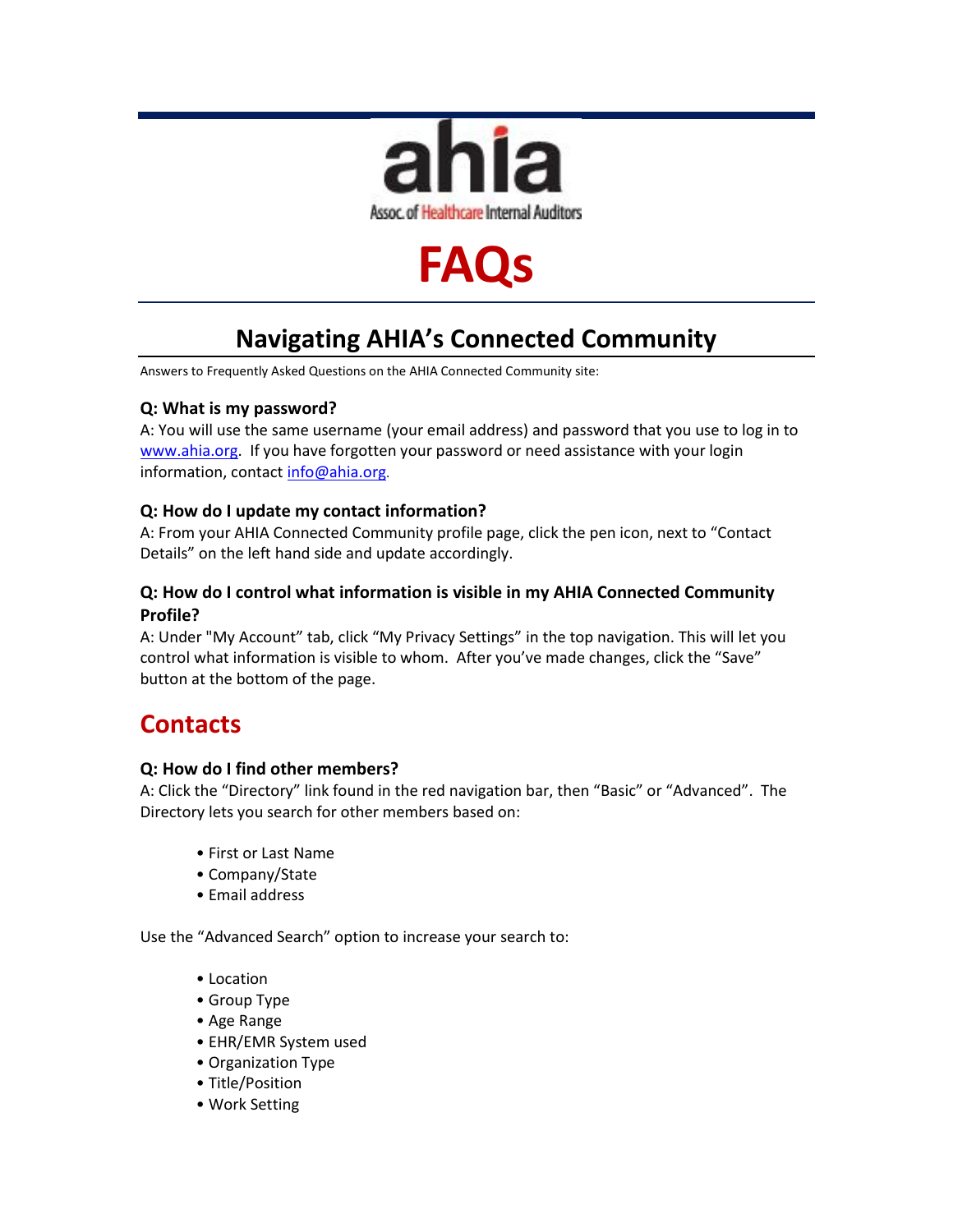• Subject Matter Expertise/Experience

### **Q: How do I add contacts to my contact list?**

A: There are several ways to add contacts to your list. When you perform a search in the Directory, you will see an "Add as contact" link underneath each person in your search results. Just click this link to send a contact request. If you click through and view someone's profile, you can click the contact request link to the right of their profile picture. Clicking any of your "Networks" links ("My Profile" > "My Connections" > "My Networks") will yield a similar list.

### **Q: Why should I add contacts to my contact list?**

A: Creating this virtual address book makes it easy to send your contacts messages through the system to stay in touch or ask questions. Additionally, when you view another member's profile, you'll be able to see any contacts you have in common with them. Your contact list makes it easy to send invitations if you create a community, and you can also choose to let only your contacts view certain demographics in your profile.

## **Communities/Libraries/Networks**

### **Q: How do I access a particular community?**

A: Go to "Communities" in top red navigation bar, then "All Communities" to find the one you'd like to access. AHIA Board of Directors, Committees and Subcommittees are organized as "COMMUNITIES." PLEASE NOTE: Only standing Board, Committee Members and Subcommittee members can access closed groups. Members can create their own communities – by clicking the green "Create a New Community" button (located upper right). Each community member has the capability to make announcements, post to a discussion feed (like a private list serv) and share documents/files. Through document sharing, each community establishes a "Library" to archive these files.

### **Q: How do I join/subscribe to a community?**

A: Go to "Communities" in the top red navigation bar, then "All Communities". If you select "My Communities, you will be taken to a list of communities to which you currently belong. Change the "Display" box to "All Communities" or "Communities I Can Join" in order to see a list of available communities. Select one and click the "Join Community" button. Then choose a delivery option for posts (Real Time, Daily Digest, Legacy or No Email).

### **Q: What are all the email delivery options?**

A: Under "My Profile" > "My Account" > "My Community Subscriptions", there is an option for Text or HTML. By default, this is set to HTML, and we encourage you to leave it set to this if your email client can support it. However, if you are having problems viewing the HTML version or if it takes too long to open, please switch to the text version.

For each discussion, you have the following delivery options:

Real time: sends an email every time a new message is posted

Daily digest: sends one email to you each day, consolidating all of the posts from the previous day

Legacy: sends real-time text versions of the posts, which are compatible with Blackberries and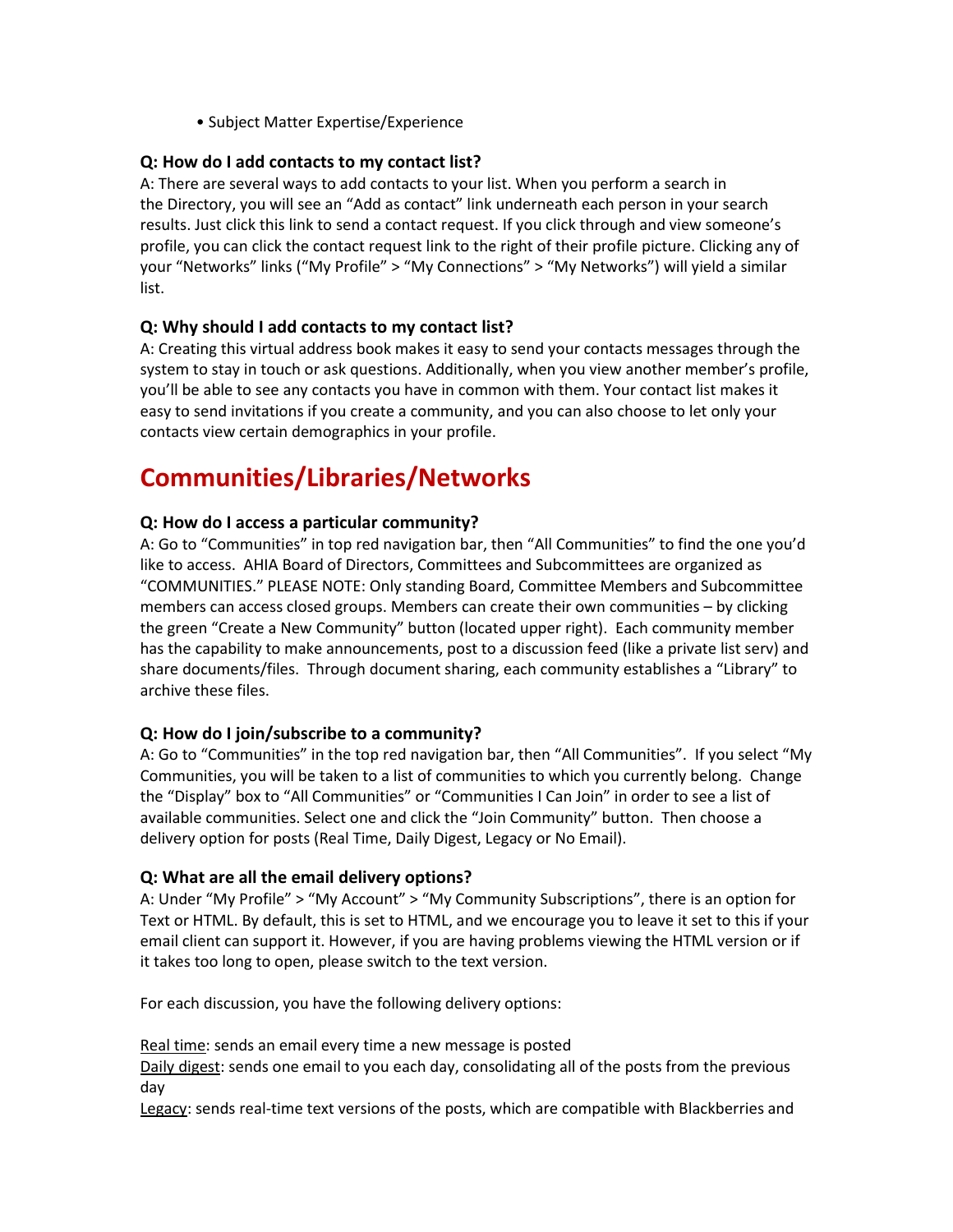most other handheld devices. This option also allows you to reply without logging in to a web browser, but it does NOT allow you to include attachments with your post.

No Email: allows you to be part of the group without having emails sent to you. You can still post and read others' messages by logging in to AHIA Connected Community.

### **Q: I'd prefer to have certain discussion posts go to a different email address. Is this possible?**

A: Yes, you can use different email addresses for different discussions. For example, you could have one discussion post go to your personal email and others go to your work email.

Go to "My Profile" > "My Account" >"Email Preferences" and under each discussion to which you've subscribed, you'll see "subscribed as [email address] with an option to "Change." Just click the "Change" link, enter a different email address, click "OK", and click "Save" at the bottom to confirm the change. If you change your main email address in your profile or with us, it will update all of the discussions that used your former email address. Those that use a different email address will remain the same.

### **Q: What are "Networks"?**

A: These are groups of members that are automatically created based on demographic information in your profile. They help you locate other members who live in your city or state, share your interests, have the same job title, and more. Be sure to visit "My Profile" > "My Connections> My Networks" to see your existing networks and make contact with others.

# **File Sharing/Libraries**

### **Q: How can I share a file**

A: Go to Recently Shared Files (right column)> Click the green "add" button. Title and describe your file. Indicate which library or community you wish to have accessibility to the file. Indicate the entry type (i.e., standard file upload, URL, etc…) You will name the file and have the opportunity to categorize it (if applicable).

### **Q: Can I search for specific file types?**

A: Yes. When in the Communities area, select "All Communities." "ENTER" the community. Click the Library tab at in the top navigation. This gives you the option to view all documents posted herein. If the posted categorized the file – it will appear in a folder. OR see the Latest Shared Files to the left and click "MORE."

### **Q: How do the libraries get populated?**

A: The libraries are populated in two ways: you can upload documents directly by using the "Add" button found in the Latest Shared files section in your Community. Alternately, when you include an attachment in a discussion post or the Recently Shared Files section of the home page, the system automatically places it in the library.

### **Q: What kind of documents can I upload?**

A: The system supports multiple file types including hyperlinks, standard files (Word, Excel, PowerPoint), Webinars, and YouTube videos.

### **Q: What are the "tags" for?**

A: Tags are another way of organizing and searching for documents. You can help others find the